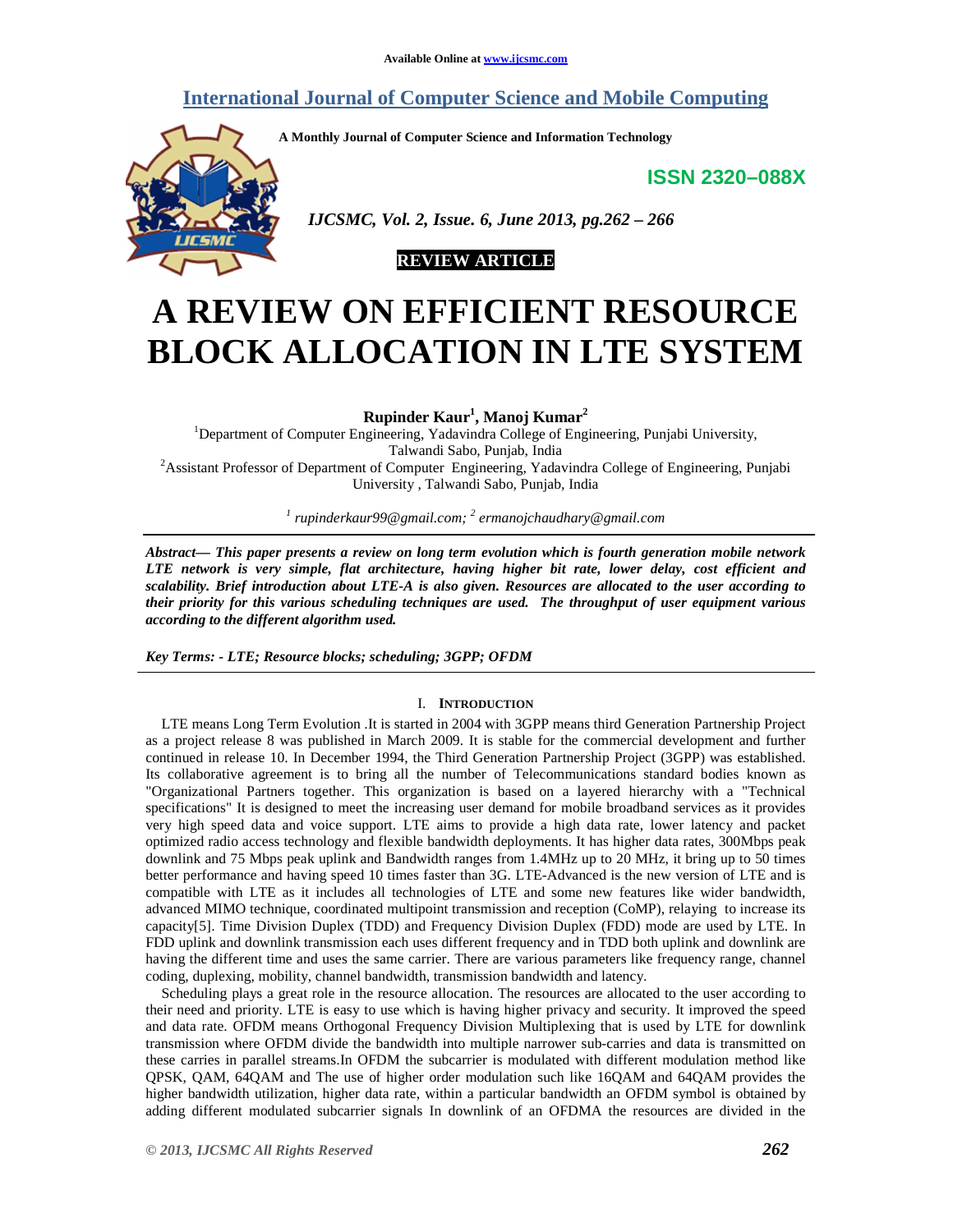frequency and time domains. In the frequency domain the resources are divided into *N* traffic channels which are a cluster of OFDM subcarriers. Whereas in the time domain the time resources are divided into slots which is called as frames and super frames. OFDM is also used in other of systems like WLAN, WiMAX to broadcast technologies.



**Figure 1**: OFDM

# II. **RELATED WORK**

In this section, we are presenting some of the research work of the prominent authors in this field.

In year 2011 Aderemi A. Atayero et al. [6] LTE is a better choice for next generation wireless mobile networks due to its simple architecture. An overview of LTE and its architecture and the functions of both the core and access networks of LTE, The Functional details and layout of the associated protocols are explained and The five categories of LTE interfaces namely: Air interface, E-UTRAN interfaces, Core network interfaces, Mobility and interworking interfaces, and service interfaces are explained.

In year 2011 Sinh Chuong Nguyen et al. [5] The advanced version of LTE known as LTE- Advanced. It is a 4G technology. It contains all the features of LTE and some new features like support wider bandwidth, advanced MIMO technique, coordinated multipoint transmission and reception (CoMP), relaying. The LTE terminals can work in LTE-A network and vice-versa. A simulation tool is essential for research relating to Radio Resource Management mechanisms such as packet scheduling. The description of a simulation tool such as its functions, features can effectively represent packet scheduling.

In year 2011 Na Gaun et al. [4]. During the downlink transmission in LTE system scheduling block (SB) is the minimum allocation unit for user. All SB are allocated to one user. In conventional resource allocation algorithm every user can use different modulation and coding scheme. The number of SBs are required by each user are estimated by calculating the average channel gain and then SBs are assign to user according to the user priority which bring improvement in quality of service and high throughput.

In year 2011 Mohsen M. Tantawy et al. [7] LTE is well placed to meet the increasing needs of nextgeneration mobile networks by offering high performance, mobile broadband services, along with a combination of high bit-rates and system throughput in both the uplink and downlink along with low latency. A novel Quality of Service (QoS)-guaranteed cross-layer scheduling algorithm for LTE system is proposed which allocates resources to the users as resource blocks and modulation and coding scheme has provided to users having Different traffic loads. Where QoS mechanisms follow a network that is based on GBR and non-GBR bearers

In year 2012 Honghai Zhang et al. [2] Scheduling plays a very important role in LTE downlink systems with Multiple Input and Multiple Output (MIMO) antennas. new construct called transmission mode, which tells a particular choice of MIMO operational mode, precoding matrix, transmission rank and the modulation and coding schemes (MCSs) of up to two codewords (one codeword is transport block of information bits) and then develop a unified low- greedy algorithm and the two variants of the algorithm: 1) for the backlogged traffic model and 2) for the finite queue traffic model. Concluded that gives a solution guaranteed to be within 1/2 of the respective Optima.

In year 2012 Mohammad T. Kawser et al. [3] in this paper Long Term Evolution (LTE) MAC layer scheduler can allocates the available resources to different UEs according to their priority. The various scheduling method can change the throughput of individual users and the throughput of the cell. The throughput of two scheduling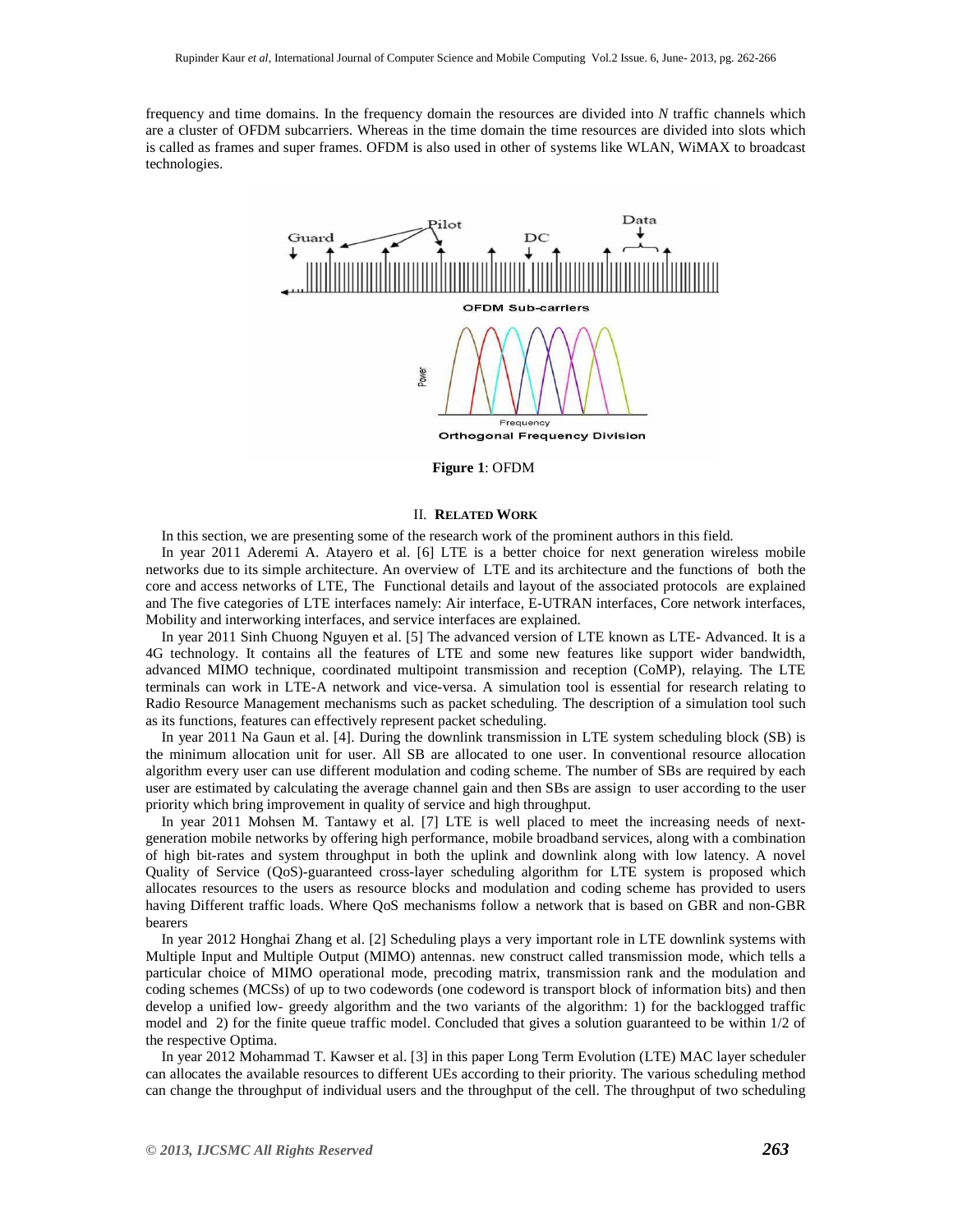methods, Round Robin and Proportional Fair are investigated. The scheduler in the MAC layer of the eNodeB can make a suitable distribution of the Resources with certain objectives like,

- Required OoS for applications
- Optimized spectral efficiency ensuring high cell throughput under existing channel conditions.
- Fairness among UEs and applications
- Limiting the impact of interference through special handling of cell edge users.
- Load balancing among cells.

In year 2013 M. H. Habaebi et al. [1] presents that in LTE system traffic scheduling plays an important role by providing resources to users in the well- organized manner. LTE is having very high speed data rate with the help of which user can access the internet through their mobiles. There are three types of scheduling algorithms such as: Round Robin, best Channel Quality Indicator (CQI) and Proportional Fair (PF) schedulers. The performance of these scheduling algorithms on the downlink was calculated in terms of throughput and Block error rate using a MATLAB. The best CQI algorithm shows better performance in terms of throughput than the other algorithm.

#### III. **RESOURCE ALLOCATION SCHEDULING ALGORITHM**

In OFDM system the radio resource scheduling has been studied. Scheduling is the process of allocating resources to the user to get better throughput and to increase system efficiency. CQI is 5 bit information. A higher CQI value indicates that the channel has a better channel quality and lower value indicate low better channel quality. 5-bit CQI value ranges from 0-30, a higher CQI gives transport-block size, a modulation scheme, and the number of channelization codes .There are various types of scheduling algorithm.

- Round robin (RR)
- Max C/I
- Proportional fair (PF).

**Round Robin (RR) Scheduling Algorithms** – In RR the resources are allocated to each user without using channel condition.[1] Each user can use the resources in proper time interval. First user can use the resource for the given time interval after the completion of time then these resources is assigned to another user. The new user has placed at the end of waiting queue. The implementation of RR is easy and it result in poor throughput. This results in good fairness and it is the simplest algorithm



**Proportional Fair (PF) Scheduling Algorithm -** The most commonly used scheduling algorithm is PF. PF results in high cell throughput and fairness. In PF channel condition is calculated and then resources are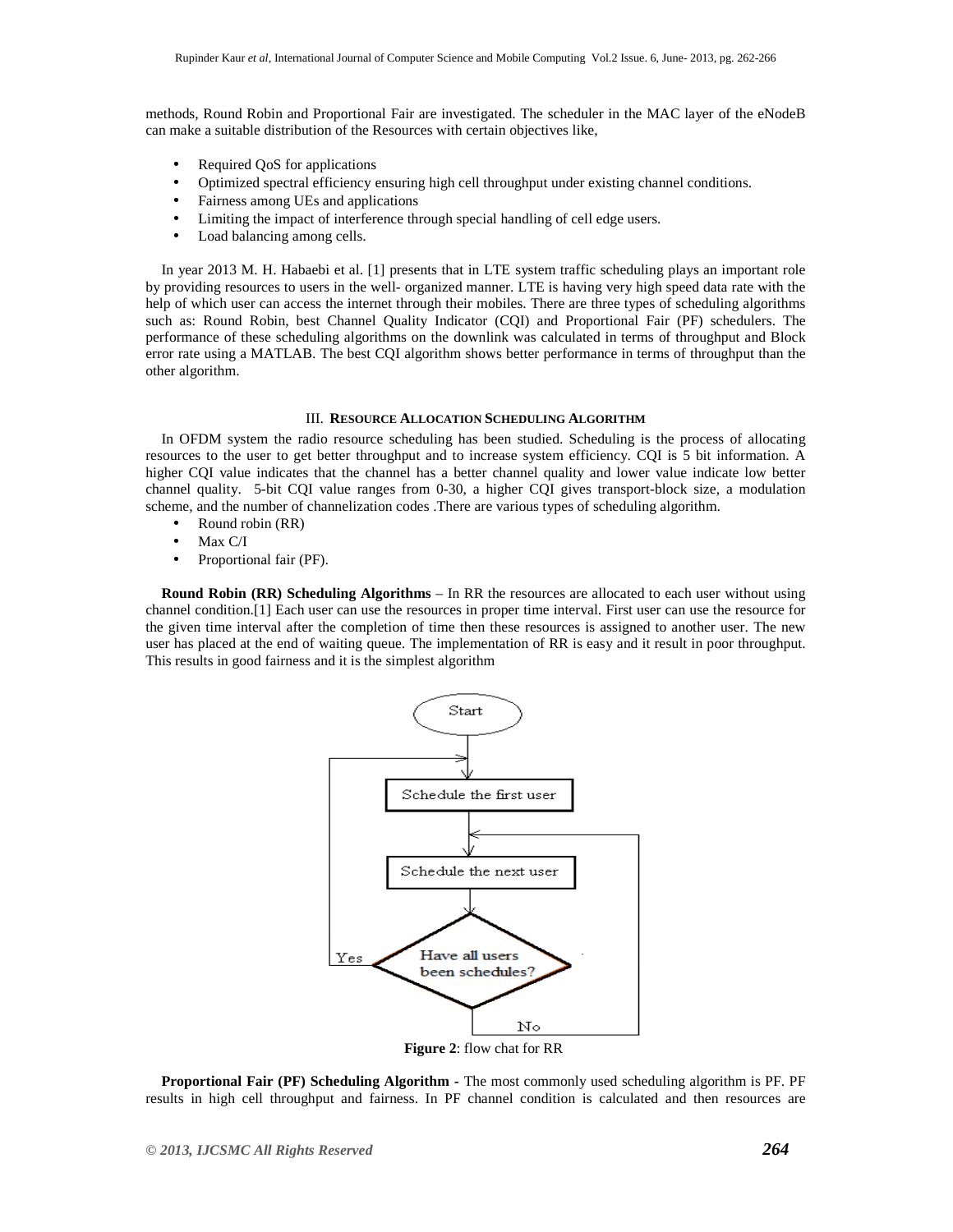allocated to user which is having the highest priority and further the allocation is done to next priority user. This allocation is continuing until all the resources are allocate to the user.

The priority of kth user for jth resource block in time 'n' is calculated as follows  $P$ k, j (n) = RDRk, j (n) / Rk (n) RDRk, j (n) - The requested data rate for the k-th user over the j-th RB in time n Pi (t) = rI (t)/Ri (t)..................... (1)

Pi (t) =ri (t)/Ri (t) \_i (t)................................... (2)

Where Pi  $(t)$  = the priority for user i at slot t,

 $ri (t) =$  represents the request data rate

 $Ri(t)$  = the average data rate of user i at time slot

t.  $\vec{r}$  i (t) = indicates the channel with a different data rate

**Maximum C/I Scheduling Algorithm**- The highest value of CQI means that the channel quality is good. It provides excellent throughput but not fair. In this resources are assigned to the user according to the link quality. During scheduling the terminals which are located far away from the base station are not scheduled and nearby terminals are scheduled by sending CQI to the base station.



**Figure 3**: Flow chart for MAX C/I

#### IV. **COMPARISON**

Scheduling plays a very important role. In this section comparison of three resource allocation scheduling algorithm i.e. RR, PF and Max C/I is performed. Where the green line shows the throughput range of Best CQI. The red line shows the Proportional Fair and the blue line show the throughput of the Round Robin. Here the green line shows the highest throughput and at the top, then comes the proportional fair in term of throughput and at the last red line be there.